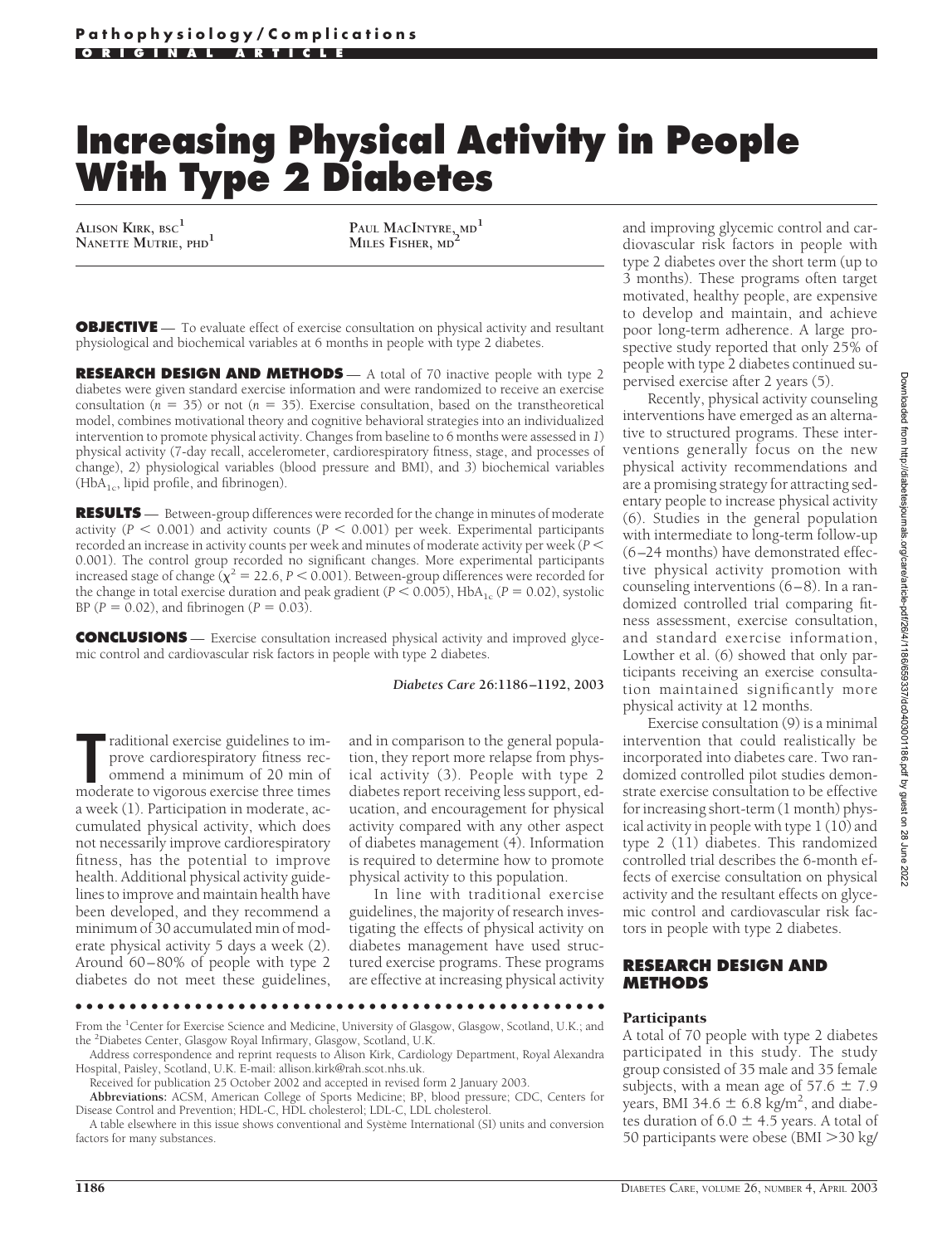m2 ), 16 were overweight (BMI 25–30 kg/ m2 ), and 4 were of normal weight (BMI  $<$ 25 kg/m<sup>2</sup>). Diabetes was defined according to established criteria (12) and controlled by diet, oral hypoglycemic agents, or insulin. Participants were in either a contemplation or preparation stage of exercise behavior change, i.e., they were not meeting current physical activity guidelines but intended to become more active (13). Patients with concurrent medical conditions preventing exercise were excluded. The ethical committee of the Argyll and Clyde Health Board approved the study, and written informed consent was obtained from all participants.

### Primary outcome measures

**Physical activity levels.** The CSA uniaxial accelerometer (Computer Science and Applications, Shalimar, FL) was used to provide an objective assessment of physical activity measured by bodily acceleration (14). Monitors were secured by a strap to the participant's right ankle and worn for 7 days during all waking hours except bathing. The CSA monitor records the magnitude of accelerations during body movement at a rate of 10 samples per second. These were summed to produce activity counts at 1-min intervals. On return, monitors were downloaded and a total weekly activity count was calculated.

The 7-day physical activity recall (15) was used as a subjective measure of physical activity and involved a structured interview following a standard set of questions. The time spent per week in sleep and light, moderate, hard, very hard, and strengthening and flexibility activities was recorded.

**Behavior change.** Stage of exercise behavior change (13) was assessed by asking participants to read a definition of regular physical activity, defined using American College of Sports Medicine (ACSM)/ Centers for Disease Control and Prevention (CDC) guidelines (1,2). Participants indicated which of five statements, each representing a stage of change, best described their current physical activity. Precontemplation was defined as not being regularly physically active and having no intention to become active in the next 6 months, contemplation as not being regularly physically active but thinking about starting in the next 6 months, preparation as doing some physical activity but not enough to meet the description of regular physical activity, action as being regularly physically active but having only begun in the last 6 months, and maintenance as being regularly physically active for longer than 6 months.

The processes of exercise behavior change (16) are the techniques and strategies people use when changing behavior. A questionnaire developed and validated by Marcus et al. (16) was used to assess the frequency of using each process over the past month. Questionnaire results were not used to tailor exercise consultations but to assess if there was a change in process use as a result of the intervention. **Cardiopulmonary fitness.** Peak exercise tests were performed on a motorized treadmill, using an individualized protocol. Participants walked at a normal-tobrisk speed for 3–5 min. The treadmill gradient was then increased between 1/2 and 2% each minute (depending on fitness) to the limit of tolerance, or evidence of inappropriate electrocardiogram or blood pressure (BP) changes. Heart rate and BP were monitored, and expired gases were sampled using a Cosmed K4*b2* metabolic system (Cosmed, Rome, Italy). Peak values for oxygen uptake were calculated by averaging the last 30 s of exercise. Total exercise duration, peak gradient, and reasons for termination were recorded.

#### Secondary outcome measures

**BMI and BP.** BMI was calculated as weight (kg)/height (m)<sup>2</sup>. BP was measured from the left arm in a seated position with an Omron 705CP automatic BP monitor (Omron Healthcare, Tokyo, Japan).

**Glycemic control, lipid profile, and fibrinogen.** A blood sample was taken with minimal venous occlusion, after an overnight fast of 12 h, and analyzed for HbA<sub>1c</sub>, total cholesterol, HDL cholesterol (HDL-C), LDL cholesterol (LDL-C), triglycerides, and fibrinogen.  $HbA_{1c}$  was measured by latex-enhanced turbidimetric immunoassay (17) (nondiabetic range 4.5– 6.0%). Cholesterol, triglycerides, and HDL-C were measured directly using enzymatic methods, and LDL-C was calculated using the Friedewald formula (18). Fibrinogen was measured by the Clauss method (19).

## Procedures

The flow of participants through the trial is illustrated in Fig. 1. Participants completed a maximum of five visits for study assessment. During visit 1, demographic details and current medication were recorded. BMI was calculated, and a peak exercise test was performed to screen participants for significant silent ischemic heart disease before randomization and to assess cardiopulmonary fitness. Participants were fitted with an accelerometer.

Visit 2 occurred  $\sim$  7 days after visit 1. BP was measured, and a fasting blood sample was taken to measure full lipid profile, glycemic control, and fibrinogen. The stage and processes of exercise behavior change and 7-day physical activity recall questionnaires were completed. All participants then received standard exercise information and were randomly assigned to the experimental or control (standard care) group.

Participants were randomly assigned on an individual basis in blocks of 20 using consecutively numbered, sealed envelopes. Four people were excluded from randomization. One patient reported being in a maintenance stage of change. One patient had uncontrolled hypertension, and two patients had a positive exercise test  $(22 \text{ mm ST}$  depression, indicating myocardial ischemia) with no documented evidence of coronary heart disease. Only experimental participants returned for visit 3. During this visit, participants received an exercise consultation. At 6 months, all outcome measures and procedures carried out at baseline were repeated.

# Exercise intervention

The exercise consultation involved a  $\sim$ 30-min one-on-one discussion with a trained research assistant and was carried out following published guidelines (9). Exerciseconsultationisbasedonthetranstheoretical model (20). The transtheoretical model proposes that individuals move through stages when changing behavior (precontemplation, contemplation, preparation, action, and maintenance). The model includes three mediators of change (self-efficacy, decisional balance, and processes of change). During the exercise consultation, a person's stage of change was confirmed, and stage-tailored strategies and techniques known to influence the mediators of change were used to encourage physical activity behavior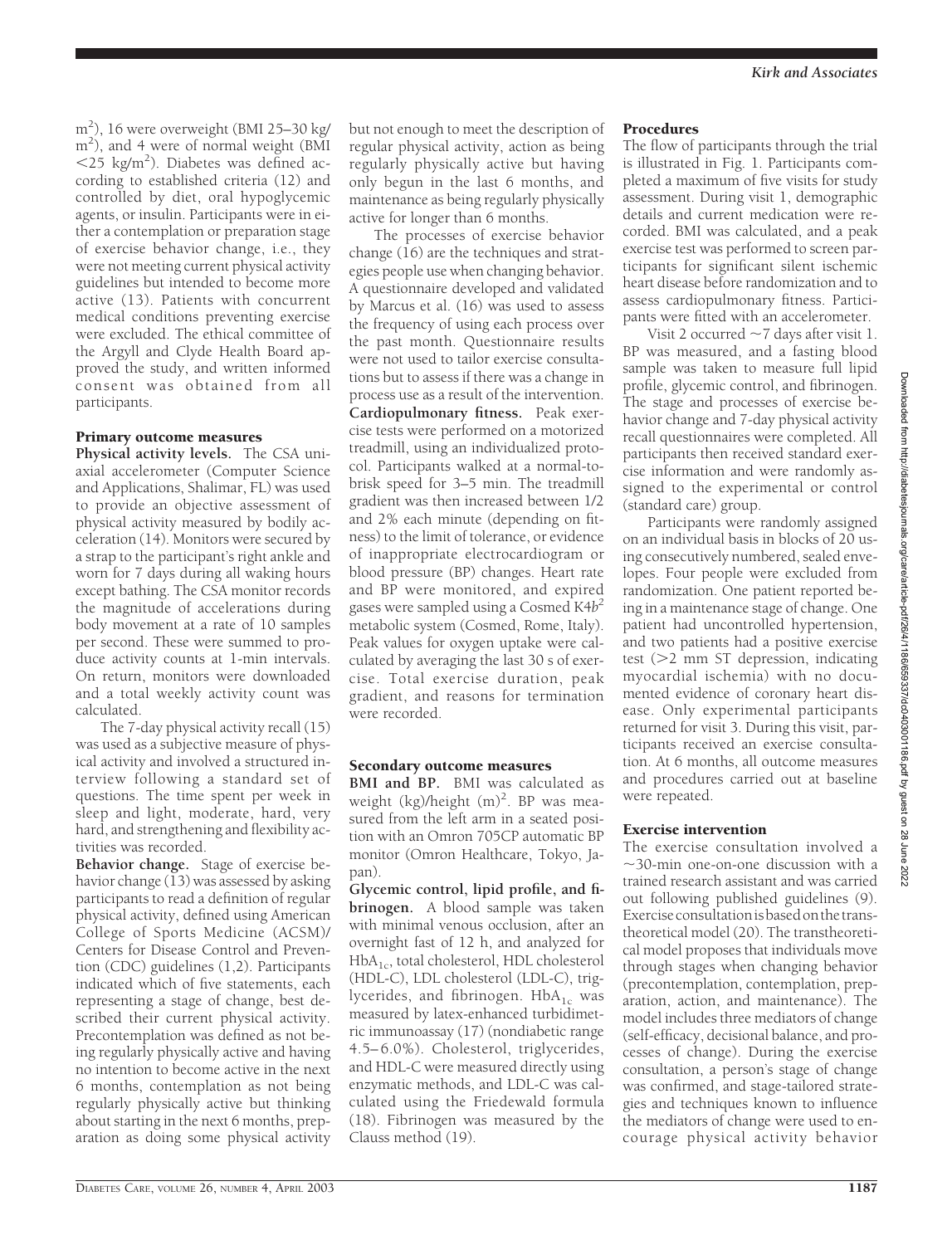

Figure 1—*Flow of participants through trial.*

change. Because all participants were in either a contemplation or preparation stage, the strategies and techniques used were similar for all participants. These included: investigating current physical activity; benefits, barriers, and costs of becoming more active; suitable activities; social support; goal setting; and relapse prevention.

The aim of the consultation was to encourage patients to accumulate 30 min of moderate physical activity most days of the week (2). Follow-up support phone calls were given at 1 and 3 months after the exercise consultation. During these, participants were not classified by stage of change, and a general discussion was conducted of previously set activity goals, experienced benefits, barriers and cost of

becoming more active, and relapse prevention. To maintain equal betweengroup contact time, phone calls were also given to control participants. For the control group, these phone calls involved discussions about topics unrelated to exercise.

A leaflet titled *Exercise and Your Diabetes*, approved by Diabetes U.K., was used as standard exercise information to provide a minimal service to the control group. The leaflet covered the following topics: Why should I exercise?; How much exercise should I do?; How to get started?; and Will exercise affect my diabetes? The leaflet was given to both experimental and control participants. The content of the leaflet was not explained to participants.

# Statistical analysis

**Estimation of sample size.** Statistical power was calculated using the difference in mean change in physical activity counts per week between the experimental and control group at 30 days, obtained from a pilot study (11). There was a 90% power of detecting a true 23% difference in counts per week (baseline mean 1,813,893; mean difference =  $409,780$ ;  $SD = 444,779$ , with a minimum of 25 patients in each group given a significance level of 5%. A total of 35 patients were recruited in each group to allow for dropout. Because of time constraints, statistical power was not adequate to analyze gender effects.

**Analysis.** Data were analyzed using Minitab (version 13.30). Two-sample *t* tests were conducted to assess whether baseline measured variables were similar between the experimental and control groups. The effect of the intervention was analyzed using paired (within group) and two-sample *t* tests (between group). Nonparametric equivalent tests were used when the data did not follow a normal distribution. Categorical data are reported as a proportion and were analyzed using  $\chi^2$  or Fisher's exact tests.  $P < 0.05$ was considered to be statistically significant. A Bonferroni correction was applied when a large number of comparisons were conducted to control for type 1 errors.

# **RESULTS**

No between-group differences were found at baseline, confirming successful randomization.

# Primary outcome measures

**Physical activity levels.** The changes by group in total activity counts per week recorded from the CSA accelerometer are illustrated in Fig. 2. There was a significant between-group difference for the change in activity counts per week (95% CI 594,501 to 1,723,539) and for the activity counts per week recorded at 6 months  $(-1.786,768$  to  $-491,490)$ .

A significant between-group difference was recorded for the median change in self-reported moderate and total activity (moderate  $+$  hard  $+$  very hard  $+$ strength and flexibility) per week from the 7-day recall (95% CI moderate 100.0 to 220.0, total 120.0 to 245.0). The experimental group reported a significant median increase of 128 min of moderate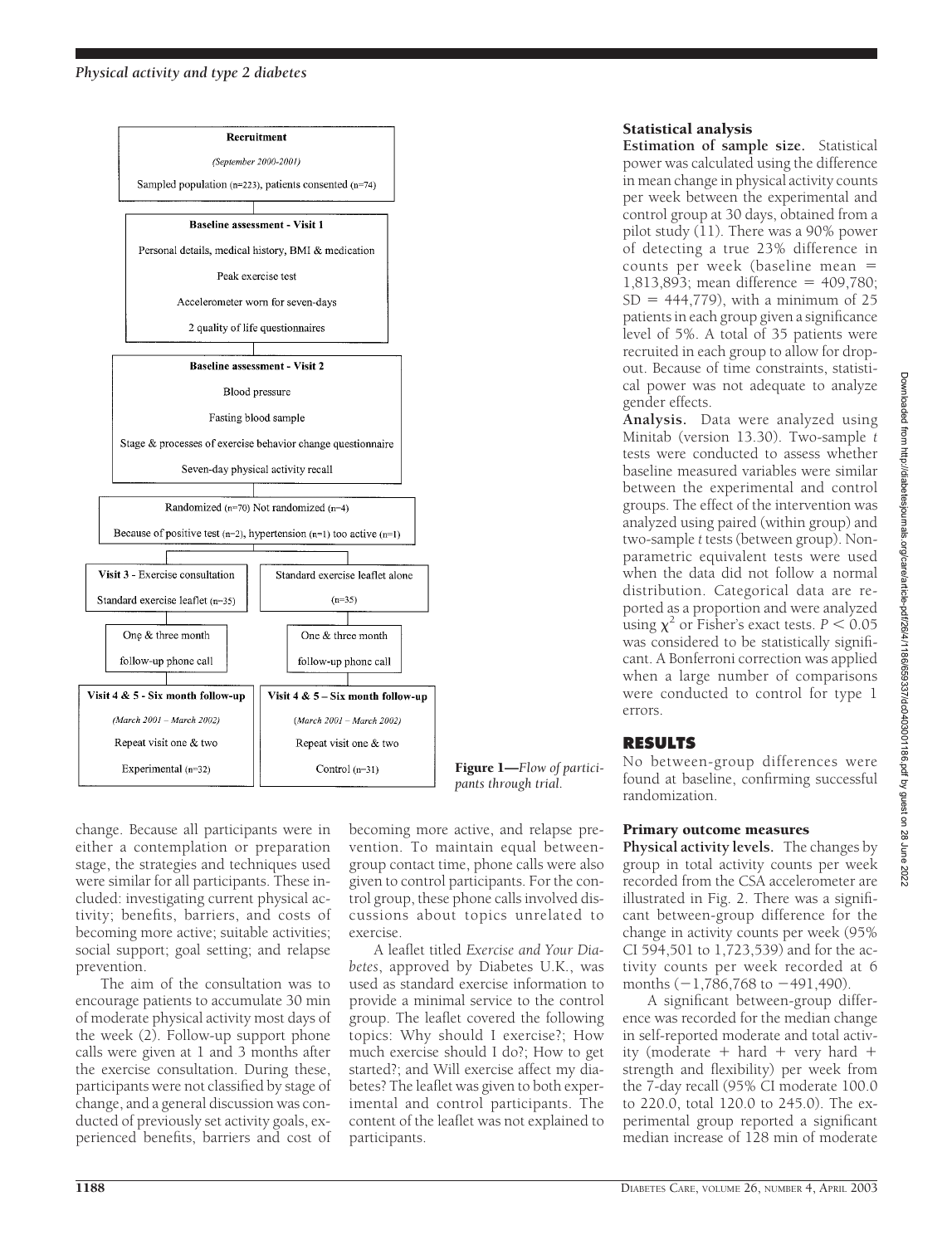

Figure 2—*Mean change in accelerometer (counts/week).*

(95% CI 85.0 to 182.5) and 153 min of total (112.5 to 207.5) activity, respectively. These changes represent a 7.2- and 7.6-fold increase from baseline. The control group reported no significant changes. At follow-up, the experimental group reported participating in more selfreported moderate  $(95\%CI - 148.4$  to  $-20.5$ ) and total (-161.7 to -38.6) activity per week. No other significant differences were reported on any 7-day recall variable. At baseline, 20% (7 of 35) of the experimental group and 29% (10 of 35) of the control group reported meeting current ACSM/CDC physical activity guidelines (2) ( $\chi^2 = 0.\overline{7}$ , df = 1, *P* = 0.4). At follow-up, a significantly greater number of the experimental group (73%, 22 of 30) compared with control group (13%, 4 of 31) group were meeting these guidelines (2)  $(\chi^2 = 22.0, df = 1, P < 0.001)$ **Behavior change.** Change from baseline to follow-up in stage of change was categorized into progression, no change, or regression in stage. Of the experimental participants, 83% (25 of 30) progressed one or more stages and 17% (5 of 30) reported no change. Of the control participants, 23% (7 of 31) progressed one or more stages, 71% (22 of 31) reported no change, and 6% (2 of 31) regressed. These changes in stage of exercise behavior were significantly different between the experimental and control group ( $\chi^2 = 22.\dot{6}$ , df  $= 1, P < 0.01$ .

There was a significant betweengroup difference for the change in frequency of using three processes of change (98% CI self-liberation 0.84 to 5.60, counter-conditioning 1.3 to 5.6, and self-

reevaluation 0.2 to 4.6). From baseline to follow-up, the experimental group significantly increased their frequency of using three processes of behavior change (selfliberation 0.64–4.59, counter-conditioning 1.15– 4.47, and reinforcement management 1.0-4.08). The control group recorded no significant changes. At 6 months, there was a significant between-group difference in the frequency of using the processes self-liberation, counter-conditioning, and selfreevaluation (self-liberation  $-4.26$  to  $-0.28$ , counter-conditioning  $-5.28$  to 0.91, and reinforcement management  $-3.71$  to  $-0.59$ ).

**Cardiopulmonary exercise test.** Table 1 reports the changes from baseline to follow-up in cardiopulmonary exercise test variables. A significant between-group difference was recorded for the change from baseline to follow-up in total exercise duration and peak gradient. The experimental group recorded significant increases in total exercise duration and peak gradient. The control group recorded a significant decrease in peak oxygen uptake. At 6 months, significant between-group differences were recorded for peak gradient (95% CI  $-3.8$  to  $-0.1$ ) and  $V_{{}^{O_2}}$  ml  $\cdot$  kg<sup>-1</sup>  $\cdot$  min<sup>-1</sup> (-3.3 to  $-0.04$ 

#### Secondary outcome measures

Table 1 describes the changes in secondary outcome measures from baseline to follow-up.

**BMI and BP.** No significant between- or within-group differences were recorded in BMI. There was a significant betweengroup difference for the change in systolic BP but not diastolic BP.

**Glycemic control, lipid profile, and fibrinogen.** Significant between-group differences for the change in  $HbA_{1c}$  were recorded. At 6 months, the mean  $HbA_{1c}$ recorded was significantly different between the experimental and control groups (95% CI 0.49 to 1.9). The between-group difference for the change in fibrinogen from baseline to follow-up was also significant. The control group recorded a significant increase in fibrinogen. The experimental group recorded no significant changes. At 6 months, the mean levels of fibrinogen were significantly different between the groups (95% CI 5.09 to 48.50).

Downloaded from http://diabetesjournals.org/care/article-pdf/26/4/1186/659337/dc0403001186.pdf by guest on 28 June Downloaded from http://diabetesjournals.org/care/article-pdf/26/4/1186/659337/dc0403001186.pdf by guest on 28 June 2022**CONCLUSIONS** — The changes in 2022

primary outcomes for this study demonstrate that exercise consultation was more effective in promoting physical activity in people with type 2 diabetes than a standard exercise leaflet. The exercise consultation (9) is based on the transtheoretical model of change. During a consultation, a person's stage of change is identified, and strategies and techniques to promote and maintain behavior change that are tailored to the stage of change are incorporated and developed. In this study, the group receiving the exercise consultation increased their frequency of using four processes of change, and the majority reported an increase in stage of change. Positive changes were also recorded in cardiorespiratory fitness and objective and subjective measures of physical activ-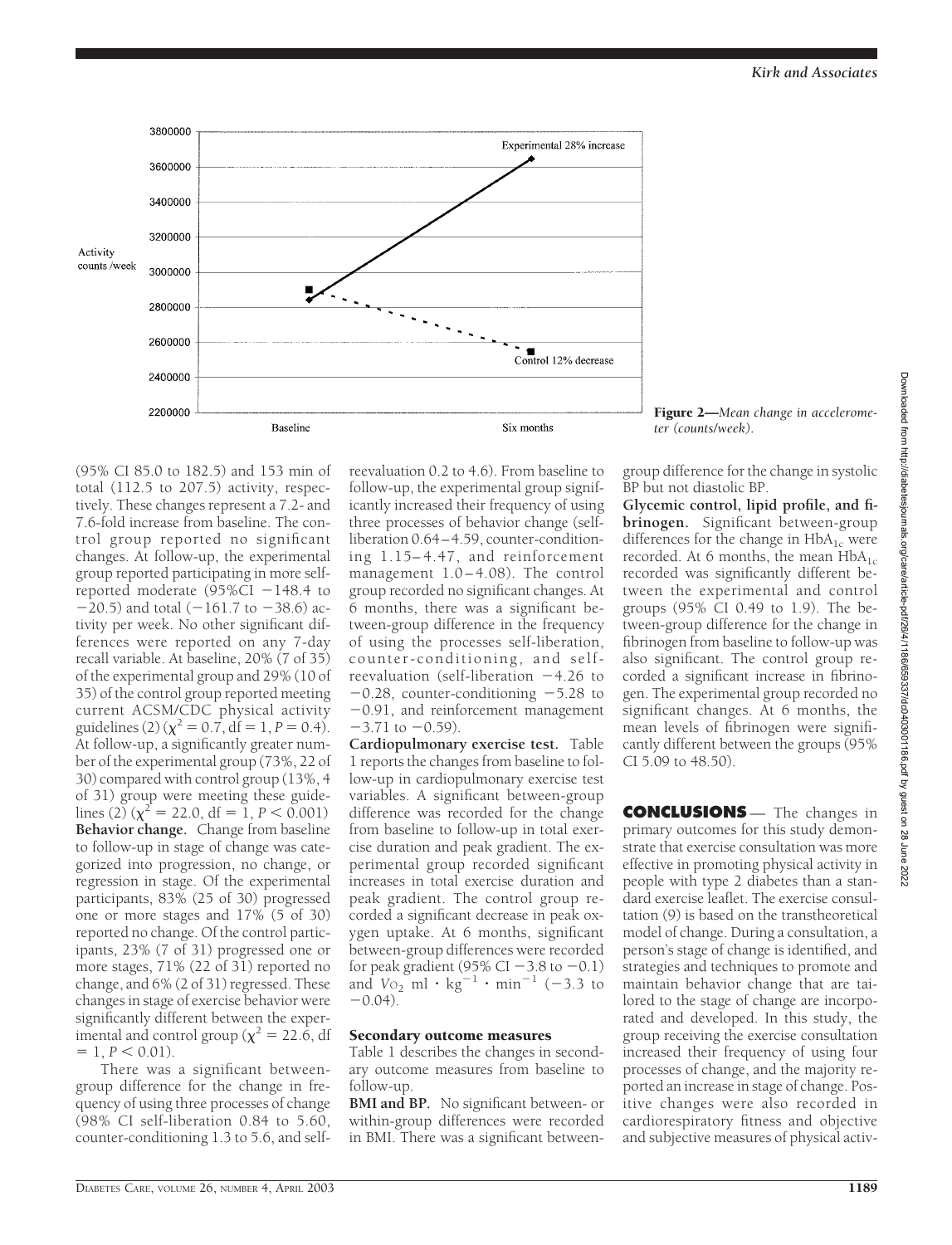# *Physical activity and type 2 diabetes*

#### **Table 1—***Changes in physiological and biochemical variables*

| Variable                                                                    | $\,n$ | Baseline<br>mean | Mean change, baseline to<br>follow-up | Between-group difference<br>in change |
|-----------------------------------------------------------------------------|-------|------------------|---------------------------------------|---------------------------------------|
| Exercise time (min)                                                         |       |                  |                                       |                                       |
| Experimental                                                                | 30    | $9.42 \pm 3.28$  | $1.56$ (0.24 to 3.20)*                |                                       |
| Control                                                                     | 31    | $10.36 \pm 4.39$ | $-0.28$ ( $-1.30$ to 0.37)            | 56.6 to 231.5*                        |
| Peak gradient (%)                                                           |       |                  |                                       |                                       |
| Experimental                                                                | 30    | $8.38 \pm 4.6$   | 2.4 (1.06 to 3.70)*                   |                                       |
| Control                                                                     | 31    | $9.2 \pm 5.7$    | $-0.14$ ( $-1.07$ to 0.78)            | $0.94$ to $4.1*$                      |
| Peak $Vo_2$ (ml/min)                                                        |       |                  |                                       |                                       |
| Experimental                                                                | 28    | $1,925 \pm 684$  | $-30.8 (-139.1$ to 77.6)              |                                       |
| Control                                                                     | 30    | $1,956 \pm 600$  | $-185.8$ (-304.1 to -67.5)*           | $-1.8$ to 311.9                       |
| Peak $\text{Vo}_2$ (ml $\cdot$ kg <sup>-1</sup> $\cdot$ min <sup>-1</sup> ) |       |                  |                                       |                                       |
| Experimental                                                                | 28    | $20.1 \pm 5.9$   | $-0.04$ ( $-1.06$ to 0.99)            |                                       |
| Control                                                                     | 30    | $20.6 \pm 5.5$   | $-1.6$ (-3.0 to $-0.28$ )†            | $-1.06$ to 0.99                       |
| BMI $(kg/m2)$                                                               |       |                  |                                       |                                       |
| Experimental                                                                | 32    | $35.4 \pm 7.8$   | $0.18 (-1.22 \text{ to } 1.58)$       |                                       |
| Control                                                                     | 31    | $33.7 \pm 5.7$   | $0.82 (-0.54$ to 2.20)                | $-1.7$ to 0.3                         |
| Systolic BP (mmHg)                                                          |       |                  |                                       |                                       |
| Experimental                                                                | 32    | $149.4 \pm 20.2$ | $-3.67$ ( $-15.53$ to 8.20)           |                                       |
| Control                                                                     | 31    | $143.0 \pm 19.5$ | $7.14 (-4.51 to 18.80)$               | $-24.7$ to $-2.0$ †                   |
| Diastolic BP (mmHg)                                                         |       |                  |                                       |                                       |
| Experimental                                                                | 32    | $85.6 \pm 9.7$   | $-3.97$ ( $-9.9$ to 1.96)             |                                       |
| Control                                                                     | 31    | $82.0 \pm 12.5$  | $-1.34 (-7.27 \text{ to } 4.59)$      | $-9.8$ to 1.7                         |
| $HbA_{1c}$ (%)                                                              |       |                  |                                       |                                       |
| Experimental                                                                | 26    | $8.3 \pm 1.3$    | $-0.31 (-1.02 \text{ to } 0.40)$      |                                       |
| Control                                                                     | 24    | $8.8 \pm 1.5$    | $0.37 (-0.35 \text{ to } 1.10)$       | $-1.23$ to $-0.07$ †                  |
| Cholesterol (mmol/l)                                                        |       |                  |                                       |                                       |
| Experimental                                                                | 23    | $4.8 \pm 1.1$    | $-0.07$ ( $-0.38$ to 0.23)            |                                       |
| Control                                                                     | 24    | $4.72 \pm 1.2$   | $0.10 (-0.22 \text{ to } 0.41)$       | $-0.55$ to 0.03                       |
| HDL-C (mmol/l)                                                              |       |                  |                                       |                                       |
| Experimental                                                                | 22    | $1.14 \pm 0.29$  | $0.05$ (-0.07 to 0.17)                |                                       |
| Control                                                                     | 21    | $1.12 \pm 0.35$  | $0.03 (-0.09 \text{ to } 0.15)$       | $-0.09$ to 0.13                       |
| LDL-C (mmol/l)                                                              |       |                  |                                       |                                       |
| Experimental                                                                | 21    | $2.73 \pm 0.99$  | $-0.10 (-0.31 \text{ to } 0.10)$      |                                       |
| Control                                                                     | 19    | $2.52 \pm 0.64$  | $0.01 (-0.21 to 0.23)$                | $-0.32$ to 0.02                       |
| Triglycerides (mmol/l)                                                      |       |                  |                                       |                                       |
| Experimental                                                                | 23    | $2.1 \pm 0.99$   | $0.20 (-0.44 \text{ to } 0.84)$       |                                       |
| Control                                                                     | 23    | $2.7 \pm 3.08$   | $0.07 (-0.57 \text{ to } 0.72)$       | $-0.42$ to 0.56                       |
| Fibrinogen (mg/dl)                                                          |       |                  |                                       |                                       |
| Experimental                                                                | 22    | $310 \pm 73.0$   | $-3.59(-25.48 \text{ to } 18.30)$     |                                       |
| Control                                                                     | 21    | $315 \pm 54.7$   | 21.53 (0.01 to 43.06)†                | $-57.2$ to $-4.3$ †                   |

Data are means  $\pm$  SD, mean (95% CI), and 95% CI.  $^*P$  < 0.01;  $^*P$  < 0.05.

ity. In comparison, the control group recorded no significant changes.

Study participants were in a contemplation or preparation stage of change. Targeting people in these stages has been criticized, with arguments that this is an easy target group that has more chance of successful change (21). Because of restrictions of time and limited sample size, it was important to target a homogenous group in terms of intentions to change physical activity. If people in all stages of change had been included, a larger sam-

ple would have been required for subgroup analyses of change in outcomes related to stage because change in physical activity may differ by stage. The application of exercise consultation to people in other stages of change requires further investigation.

There is a limited amount of research that has evaluated the longer-term effects of physical activity interventions in people with type 2 diabetes. Vanninen et al. (22) reported no significant change in physical activity at 12 months after giving

written and oral instructions for exercise. Uusitupa (23) reported similar results using a comparable intervention. The interventions used in these studies were not tailored to motivational or personal characteristics and did not include cognitive behavioral strategies or have a theoretical basis. In the general population, a number of physical activity interventions have been evaluated over the long term (up to 24 months). Project Prime (8), a randomized controlled trial comparing physical activity counseling delivered by person or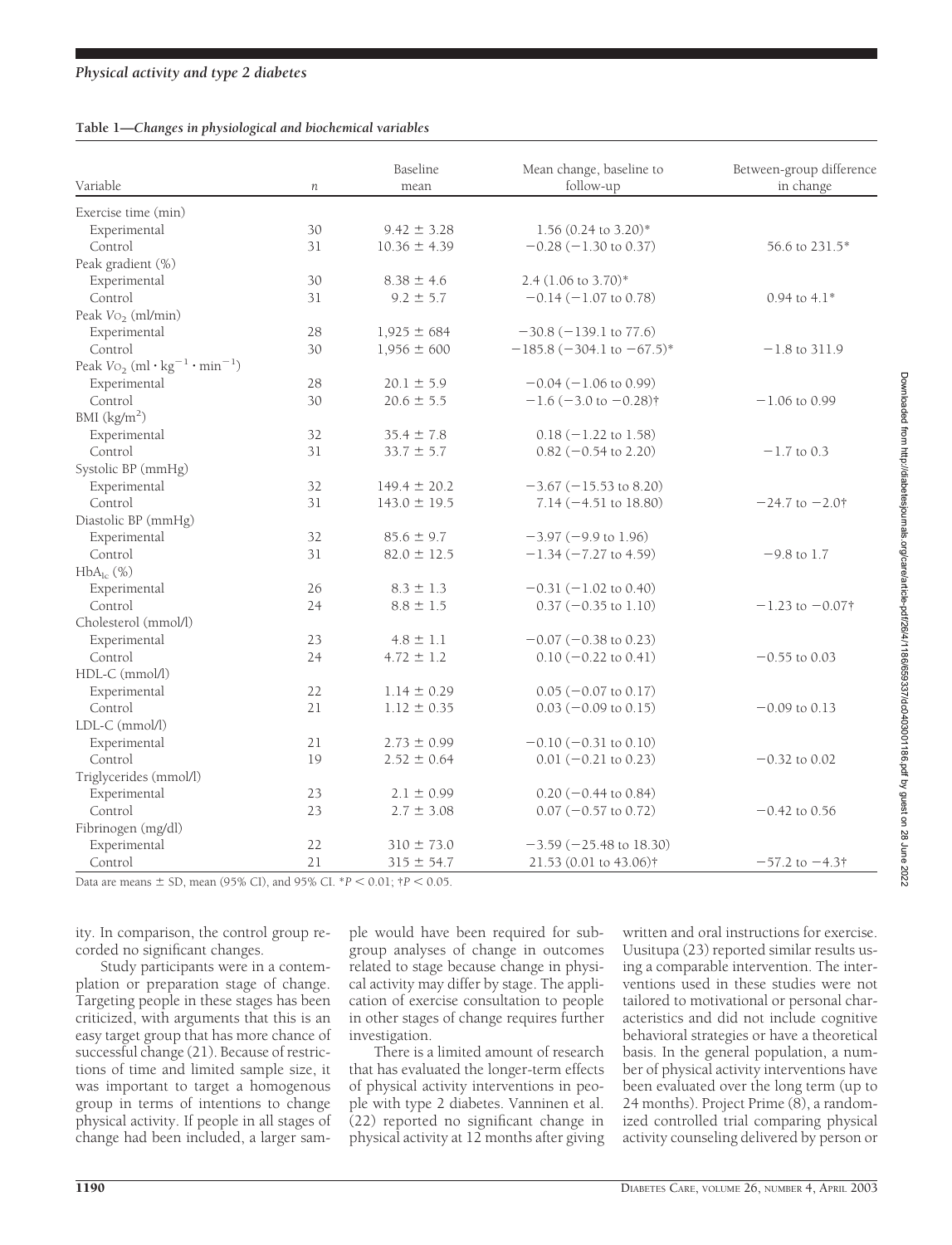by mail and telephone, reported significant increases in self-reported moderate physical activity of 187 and 164 min, respectively, at 6 months. Project Prime (8) used the same 7-day recall that was used in the present study. The changes recorded in Project Prime are slightly higher than those recorded in the present study and could be explained by a different study population or a more complex and intensive intervention. The intervention used in Project Prime involved 26 group meetings over 6 months during which cognitive behavioral strategies were discussed. Participants also received monthly stage-tailored manuals and activity calendars. In contrast, the exercise consultation that was used in the present study is a relatively minimal intervention involving one individual consultation and two supporting phone calls.

A number of physical activity intervention studies have recorded positive changes in control groups (6,8,24). Lowther et al. (6) reported a significant increase in physical activity from baseline to 6 months in the control group, which received a physical activity leaflet and exercise vouchers. It has been suggested that giving physical activity information in a supportive environment can be effective for promoting behavior change in the general population. In the present study, no significant changes in physical activity were recorded in the control group. Similar findings were recorded during a study evaluating the effectiveness of exercise consultation over 5 weeks in people with type 2 diabetes (11). This highlights the observation that giving people with type 2 diabetes physical activity information in a supportive environment is not effective by itself.

Experimental participants also demonstrated improvements in glycemic control and cardiovascular risk factors. From baseline to 6 months, the experimental group recorded a mean decrease in  $HbA_{1c}$ of 0.31% and the control group recorded a mean increase of 0.37%. These changes are consistent with the findings of a metaanalysis (25) that reviewed the effect of exercise on glycemic control in people with type 2 diabetes and that demonstrated an overall mean difference in  $HbA<sub>1c</sub>$  of 0.66% between exercise and control conditions. Improvements in glycemic control and cardiovascular risk factors are important for this group of people. Cardiovascular disease is the

leading cause of death in people with type 2 diabetes (26), and tight glycemic and BP control have been shown to reduce the development and progression of diabetic complications and risk of death related to diabetes (27,28).

Exercise consultation, a fairly minimal intervention, was effective for promoting physical activity and also resulted in positive clinical effects. Exercise consultation (9) holds many advantages for promoting physical activity in people with type 2 diabetes. This intervention offers an individualized physical activity prescription, tailored to motivational and personal characteristics. It develops cognitive behavioral skills and techniques, such as self-efficacy and social support, outlined in previous research as important for physical activity adherence (29). Exercise consultation also requires little expense, and with training it could be conducted by any member of the multidisciplinary diabetes care team. This study provides the evidence base for incorporating exercise consultation into current diabetes care.

## **References**

- 1. American College of Sports Medicine position stand: the recommended quality and quantity of exercise for developing and maintaining cardiorespiratory and muscular fitness in healthy adults. *Med Sci Sports Exerc* 22:265–274, 1990
- 2. Pate RR, Pratt M, Blair SN, Haskell WL, Macera CA, Bouchard C, Buchner D, Ettinger W, Heath GW, King AC, et al.: Physical activity and public health: a recommendation from the Centers for Disease Control and Prevention and the American College of Sports Medicine. *JAMA* 273:402–407, 1995
- 3. Krug LM, Haire-Joshu D, Heady SA: Exercise habits and exercise relapse in persons with non-insulin-dependent diabetes mellitus. *Diabetes Educ* 17:185–188, 1991
- 4. Wilson W, Ary DV, Biglan A, Glasgow RE, Toobert DJ, Campbell DR: Psychosocial predictors of self-care behaviors (compliance) and glycemic control in non-insulin-dependent diabetes mellitus. *Diabetes Care* 9:614–622, 1986
- 5. Hanefeld M, Fischer S, Schmechel H, Rothe G, Schulze J, Dude H, Schwanebeck U, Julius U: Diabetes Intervention Study: multi-intervention trial in newly diagnosed NIDDM*. Diabetes Care* 14: 308–317, 1991
- 6. Lowther M, Mutrie N, Scott ME: Promoting physical activity in a socially and eco-

nomically deprived community: a 12 month randomized controlled trial of fitness assessment and exercise consultation. *J Sports Sci* 20:577–588, 2002

- 7. Dunn AL, Marcus BH, Kampert JB, Garcia ME, Kohl HW, Blair SN: Comparison of lifestyle and structured interventions to increase physical activity and cardiorespiratory fitness: a randomized trial. *JAMA* 281:327–334, 1999
- 8. Underwood SJ, Barlow CE, Chandler JL, Kampert JB, Dunn AL, Blair SN: Project Prime: 6-month changes in physical activity (Abstract). *Med Sci Sports Exerc* 32:P97, 2000
- 9. Loughlan C, Mutrie N: Conducting an exercise consultation: guidelines for health professionals. *J Inst Health Educ* 33:78– .<br>82, 1995
- 10. Hasler TD, Fisher BM, MacIntyre PD, Mutrie N: Exercise consultation and physical activity in patients with type 1 diabetes. *Prac Diab Int* 17:44–48, 2000
- 11. Kirk AF, Higgins LA, Hughes AR, Fisher BM, Mutrie N, Hillis S, MacIntyre PD: A randomized, controlled trial to study the effect of exercise consultation on the promotion of physical activity in people with type 2 diabetes: a pilot study. *Diabet Med,* 18:877–882, 2001
- 12. The Expert Committee on the Diagnosis and Classification of Diabetes Mellitus: Report of the Expert Committee on the Diagnosis and Classification of Diabetes Mellitus. *Diabetes Care* 23:S4–S19, 2000
- 13. Marcus BH, Selby VC, Niaura RS, Rossi JS: Self-efficacy and the stages of exercise behavior change. *Res Q Exerc Sport* 63:60– 66, 1992
- 14. Melanson EL, Freedson PS: Validity of the Computer Science and Applications, Inc (CSA) activity monitor. *Med Sci Sports Exerc,* 27:934–940, 1995
- 15. Sallis JF, Haskell WL, Wood PD, Fortmann SP, Rogers T, Blair SN, Paffenbarger RS Jr: Physical activity assessment methodology in the Five-City Project. *Am J Epidemiol* 121:91–106, 1985
- 16. Marcus BH, Rossi JS, Selby VC, Niaura RS, Abrams DB: The stages and processes of exercise adoption and maintenance in a worksite sample. *Health Psychol* 11:386– 395, 1992
- 17. Bodor GS, Little RR, Garrett N, Brown W, Goldstein DE, Nahm MH: Standardization of glycohemoglobin determination in the clinical laboratory: three years of experience. *Clin Chem* 38:2414–2418, 1992
- 18. Siedel J, Hagele EO, Ziegenhorn J, Wahlefeld AW: Reagent for the enzymatic determination of serum total cholesterol with improved lipolytic efficiency. *Clin Chem* 29:1075–1080, 1983
- 19. Clauss A: Rapid physiological coagulation